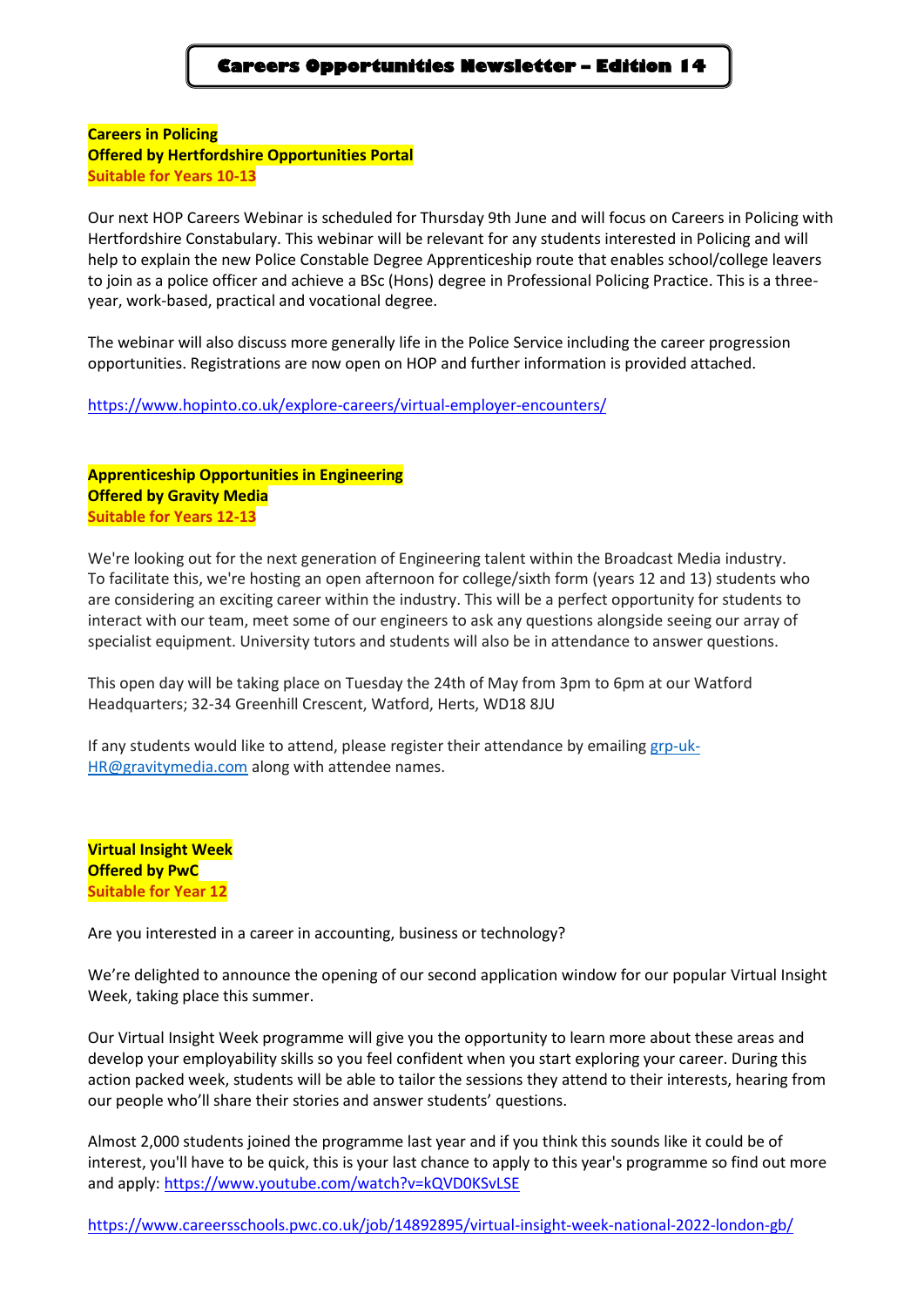## **NHS Insight Programmes Virtual programmes over Zoom: Offered by NHS Suitable for Years 10-13**

Join the Virtual Careers Insight Days with Healthcare Scientists working in Hertfordshire and West Essex

**What is Medicine Really Like?** – Life as a hospital doctor This is the recording of the session last December for those who missed it. A talk by Dr Phil Johnston, Trauma and Orthopaedic Consultant about what to think about if you are considering a career in medicine, how long it takes and all the positives! Please click here to register to attend[: https://addenbrookes.onlinesurveys.ac.uk/what-is-medicine-really-like-2](https://addenbrookes.onlinesurveys.ac.uk/what-is-medicine-really-like-2)

**Insight into the Ambulance Service, Pharmacy and Midwifery** Are you interested in front line services in the community and interested in a career in the ambulance service, or thinking of a career as a midwife, or are you interested in pharmacy and medications? Would you like to know more about these roles? Please click here to register to attend: [https://addenbrookes.onlinesurveys.ac.uk/insight-into-pharmacy](https://addenbrookes.onlinesurveys.ac.uk/insight-into-pharmacy-midwifery-and-roles-in-the-ambulanc)[midwifery-and-roles-in-the-ambulanc](https://addenbrookes.onlinesurveys.ac.uk/insight-into-pharmacy-midwifery-and-roles-in-the-ambulanc)

**Insight into Life Sciences** Do you have an interest in science? If so, do you know of the careers that are available in the NHS? Join us to hear talks from a range of departments that come under science and ask your questions directly. Please click here to register to attend: <https://addenbrookes.onlinesurveys.ac.uk/insight-into-life-sciences>

**Insight into Consultant Psychiatry** If you've thought about medicine, have you considered Psychiatry? Please join us for a live talk from Dr Rudolf Cardinal, Consultant Liaison Psychiatrist at Cambridge University Hospitals and Cambridgeshire and Peterborough Foundation Trust and an Associate Professor at the University of Cambridge, to find out what Psychiatry is really about and the career pathway. There will be an opportunity for you to ask questions directly to Dr Cardinal. Please click here to register to attend: <https://addenbrookes.onlinesurveys.ac.uk/insight-into-psychiatry>

**Insight into Radiology / Radiography** Do you know the difference between ionising and non-ionising in imaging and how this supports investigations with diagnostic and interventional radiology? What about optical resonance imaging and optical imaging? Join us to hear if this could be a career path for you? Please click here to register to attend: [https://addenbrookes.onlinesurveys.ac.uk/insight-into-imaging-ionising](https://addenbrookes.onlinesurveys.ac.uk/insight-into-imaging-ionising-and-non-ionising-radiology)[and-non-ionising-radiology](https://addenbrookes.onlinesurveys.ac.uk/insight-into-imaging-ionising-and-non-ionising-radiology)

**Insight into Human Resources, Finance, Digital Communications and Administration in the NHS** There are lots of roles in the NHS and many are not patient facing, join us to hear how you could start on your administration / finance journey and become one of the senior managers or executive directors. Please click here to register to attend: [https://addenbrookes.onlinesurveys.ac.uk/insight-into-human-resources](https://addenbrookes.onlinesurveys.ac.uk/insight-into-human-resources-finance-and-administration)[finance-and-administration](https://addenbrookes.onlinesurveys.ac.uk/insight-into-human-resources-finance-and-administration)

**Insight into Healthcare, Maternity and Theatre Support Workers** Are you interested in working in a hospital and caring for patients, join us to hear about the support workers in health, maternity and theatres and how you could make a big difference to someone's life. Please click here to register to attend: <https://addenbrookes.onlinesurveys.ac.uk/insight-into-support-workers-in-nursing-maternity-and-the>

**Insight into being a Doctor** There are many specialities within the field of being a doctor. Please join us to hear from some doctors about their career pathway and why they chose it. This will also provide you with the opportunity to ask questions directly to the doctors – start thinking now! Please click here to register to attend:<https://addenbrookes.onlinesurveys.ac.uk/insight-into-being-a-doctor>

**Insight into NHS careers and Apprenticeships** Come and join us for a talk on NHS careers – did you know there are over 350 roles in the National Health Service? This your opportunity to ask us questions about the roles and apprenticeships that are available. Please click here to register to attend: <https://addenbrookes.onlinesurveys.ac.uk/insight-into-apprenticeships-and-careers-in-the-nhs-your>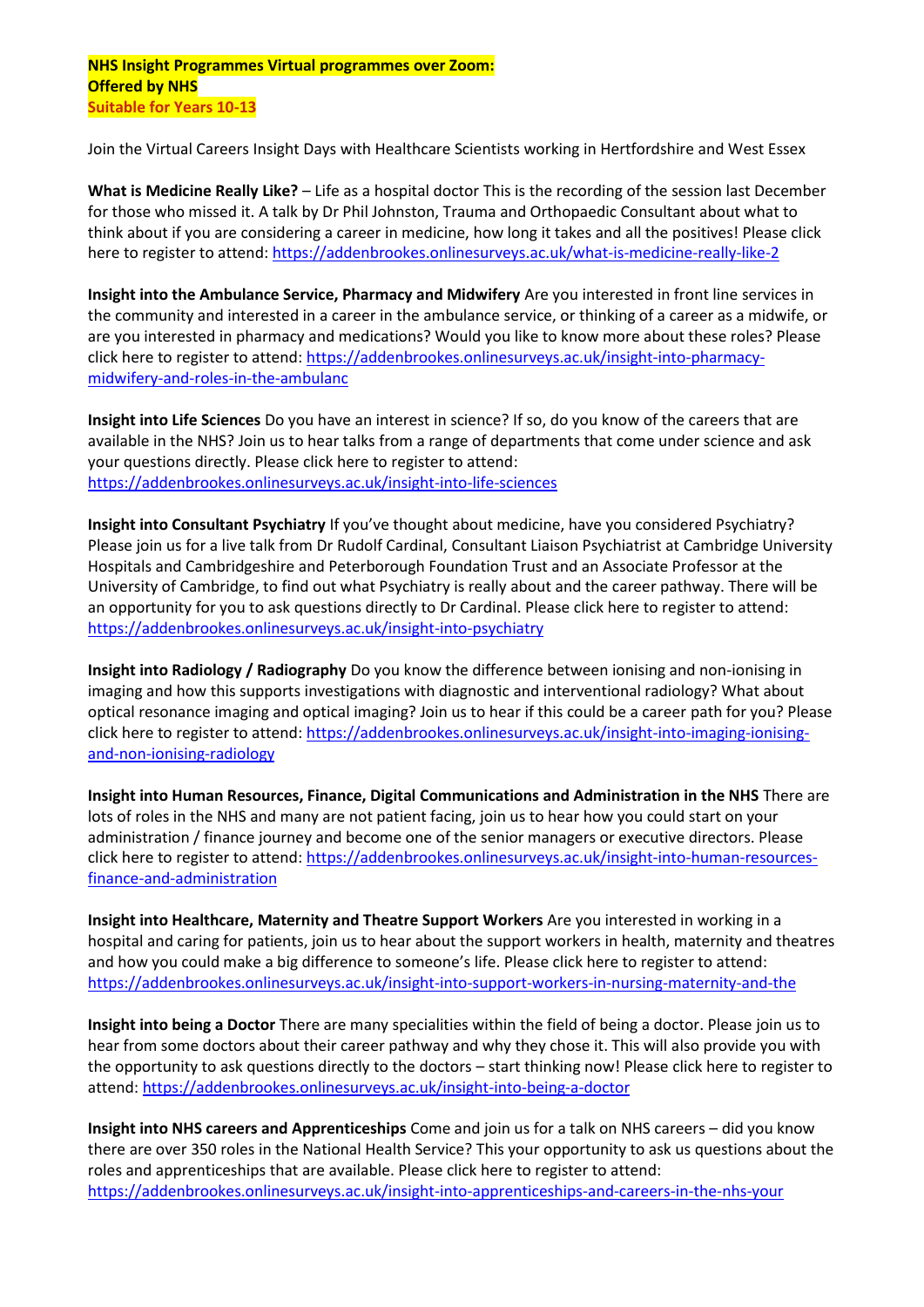**All you need to know about UCAT Offered by Medical Projects Suitable for Years 11-12**

Aspiring medicine and dentistry students will soon have to register for their UCAT exam and start their preparation. To help students with the registration process and to show them how to best prepare for the exam, we will be running a UCAT-specific webinar:

**Webinar Name:** All you need to know about UCAT **Date:** Wednesday, June 8 **Time:** 07:00 PM (UK time) **Location:** Online - Zoom **Admission:** Free **Suitable for:** Students in Year 11 and 12

This will be a live webinar, it will not be recorded and will not be available on demand after the webinar has ended. Spaces are limited so you should book your space early!

Book your free space here: [https://educationprojects.co.uk/project/all-you-need-to-know-about-the-ucat](https://69zdo.r.ag.d.sendibm3.com/mk/cl/f/eMbA4zgAzcEYi-ySCbRRP_cc4j9lLDTUvLDwsBGAfrhHbs0MB1X9ZZRaPkzw6uBhzLZwPv_FQetiP_GHQsf_gz6wH79nig1GbQYa-4ocCz6tf1U1UEA9ECsJ4XF-gc7Tf_zuhQMKM-mr-OovVPqKobdSSJFQvzBpqCuyZQIKB4-E3gAoZVOpfqPknGqyoatYkE1XU-KzxFwNuFn9QlioM8ze9-sS8wF4S4f1jpqbV1-UjXMBXOxKLwgS53yMJPJGF14y0jVx7ftli2TSfw94xenbaQz5P7XgCWrV8dNX_TG8JjZ_JXoM_BE5mA1w4TKyvb6g6nNNTZGhMGJcWcG3HXxQgFV7gZ9ScTT1sQ0t)

**NHS Work Experience Offered by Allied Health Mentor Suitable for Years 10-12 Charge applies**

Students who wish to participate in the NHS Allied Work Experience Programme on Sunday 5th June still have time to register via the following link: <https://alliedhealthmentor.org/product/live-virtual-work-experience-programme/>

All students will be awarded with a Work Experience Certificate for participating in the day. This is something that they can include in their UCAS and Apprenticeship Applications.

The following healthcare careers will be covered:

- Nursing
- Midwifery
- Paramedicine
- Physiotherapy
- Occupational Therapy
- Dietetics
- Radiography
- Prosthetics and Orthotics
- Speech and language therapy
- Pharmacy!

The virtual work experience day will take place through an online portal and run LIVE from 10am-5pm, following 2 patients from their initial accidents through to recovery. Students will see them interact with a variety of healthcare professionals listed above so that they develop an understanding of the multidisciplinary team as well as insights into their own chosen career.

Students will also have the opportunity to interact with the healthcare professionals via a LIVE Chat function and polls throughout the day!

The cost to attend is £10/student per session or £45 if you book all five sessions, which is just an administrative cost to cover the set-up of individual portals, personalised certificates, safeguarding, the technology on the day, such as our servers and chat functions.